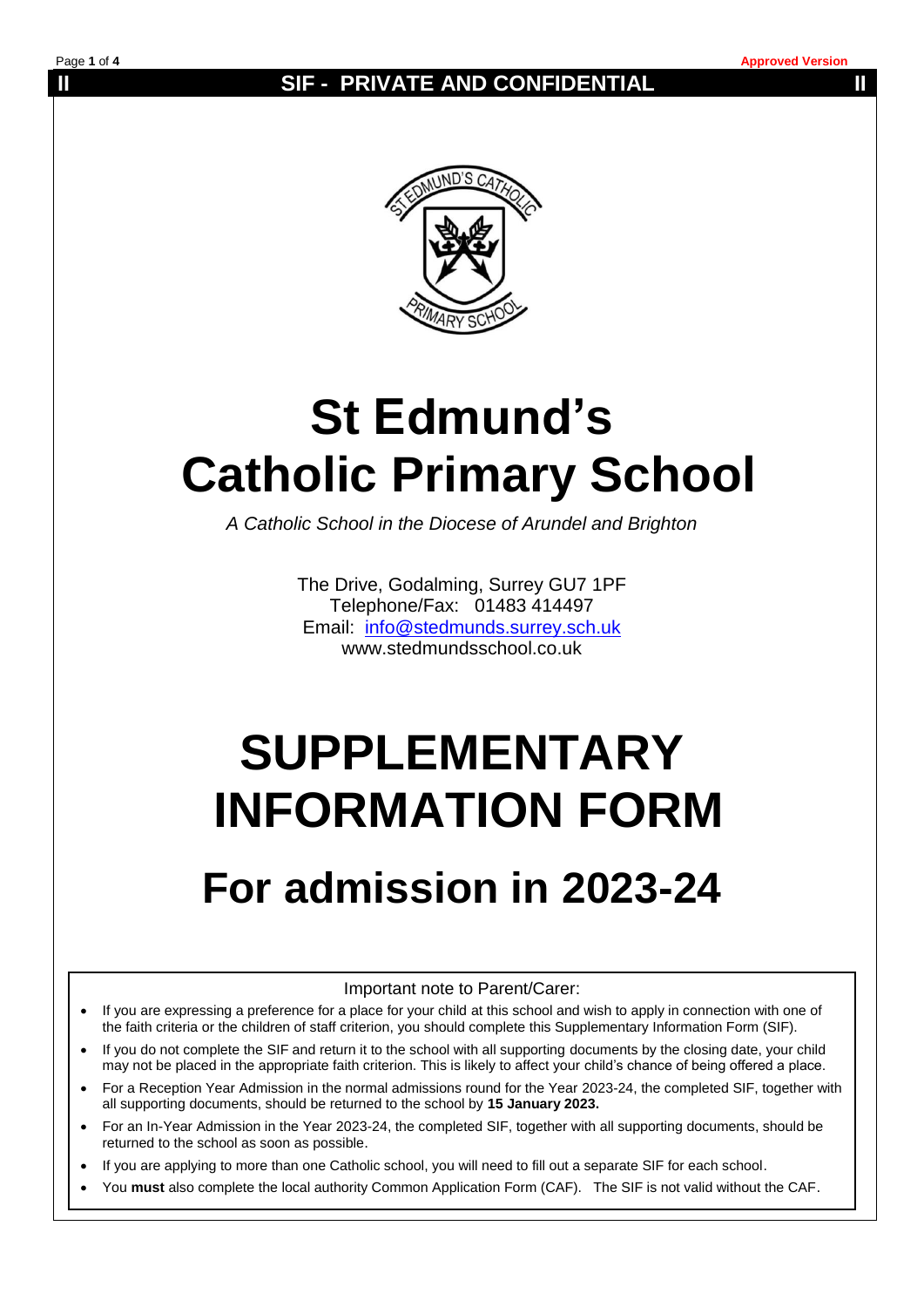### **PLEASE COMPLETE ALL SECTIONS IN BLOCK CAPITALS**

| <b>Child Details</b>                                                                                                                                           |
|----------------------------------------------------------------------------------------------------------------------------------------------------------------|
| Surname                                                                                                                                                        |
| Forenames (in full)                                                                                                                                            |
| Date of birth:                                                                                                                                                 |
| Child's Home<br>Address                                                                                                                                        |
| Post Code:                                                                                                                                                     |
| Yes<br>Is the child resident in the parish of Godalming?<br>No<br>(A zoomable map of the parish is available at: www.abdiocese.org.uk/education/find-a-school) |
| Home Telephone Number                                                                                                                                          |
| Proposed Date of Admission                                                                                                                                     |

| <b>Parent/Carer details</b>             |                                                                                                                                                                                                                                                                                                                                                                                                                                                                                                                                                                                                                   |  |  |  |  |
|-----------------------------------------|-------------------------------------------------------------------------------------------------------------------------------------------------------------------------------------------------------------------------------------------------------------------------------------------------------------------------------------------------------------------------------------------------------------------------------------------------------------------------------------------------------------------------------------------------------------------------------------------------------------------|--|--|--|--|
| Name (in full)                          |                                                                                                                                                                                                                                                                                                                                                                                                                                                                                                                                                                                                                   |  |  |  |  |
| Address<br>(if different<br>from child) |                                                                                                                                                                                                                                                                                                                                                                                                                                                                                                                                                                                                                   |  |  |  |  |
| Contact<br>telephone<br>number(s)       |                                                                                                                                                                                                                                                                                                                                                                                                                                                                                                                                                                                                                   |  |  |  |  |
| Email<br>Address                        |                                                                                                                                                                                                                                                                                                                                                                                                                                                                                                                                                                                                                   |  |  |  |  |
|                                         | <b>Siblings:</b> When completing the Local Authority's Common Application Form (CAF), it is important that you provide<br>details of any siblings who will be attending this school at the proposed time of admission. If this information is not<br>provided on the CAF, the governors may not be able to place the application within the correct criteria. As a 'back-up<br>mechanism', if you would also like to confirm to governors here (NB this is optional), that there will be a<br>brother/sister at the school at the time of admission, please list below the Name(s)/Year Group(s) of the siblings: |  |  |  |  |
|                                         | Year Group: ________________                                                                                                                                                                                                                                                                                                                                                                                                                                                                                                                                                                                      |  |  |  |  |
|                                         | Year Group: ________________                                                                                                                                                                                                                                                                                                                                                                                                                                                                                                                                                                                      |  |  |  |  |
|                                         | Year Group: _______________                                                                                                                                                                                                                                                                                                                                                                                                                                                                                                                                                                                       |  |  |  |  |
|                                         |                                                                                                                                                                                                                                                                                                                                                                                                                                                                                                                                                                                                                   |  |  |  |  |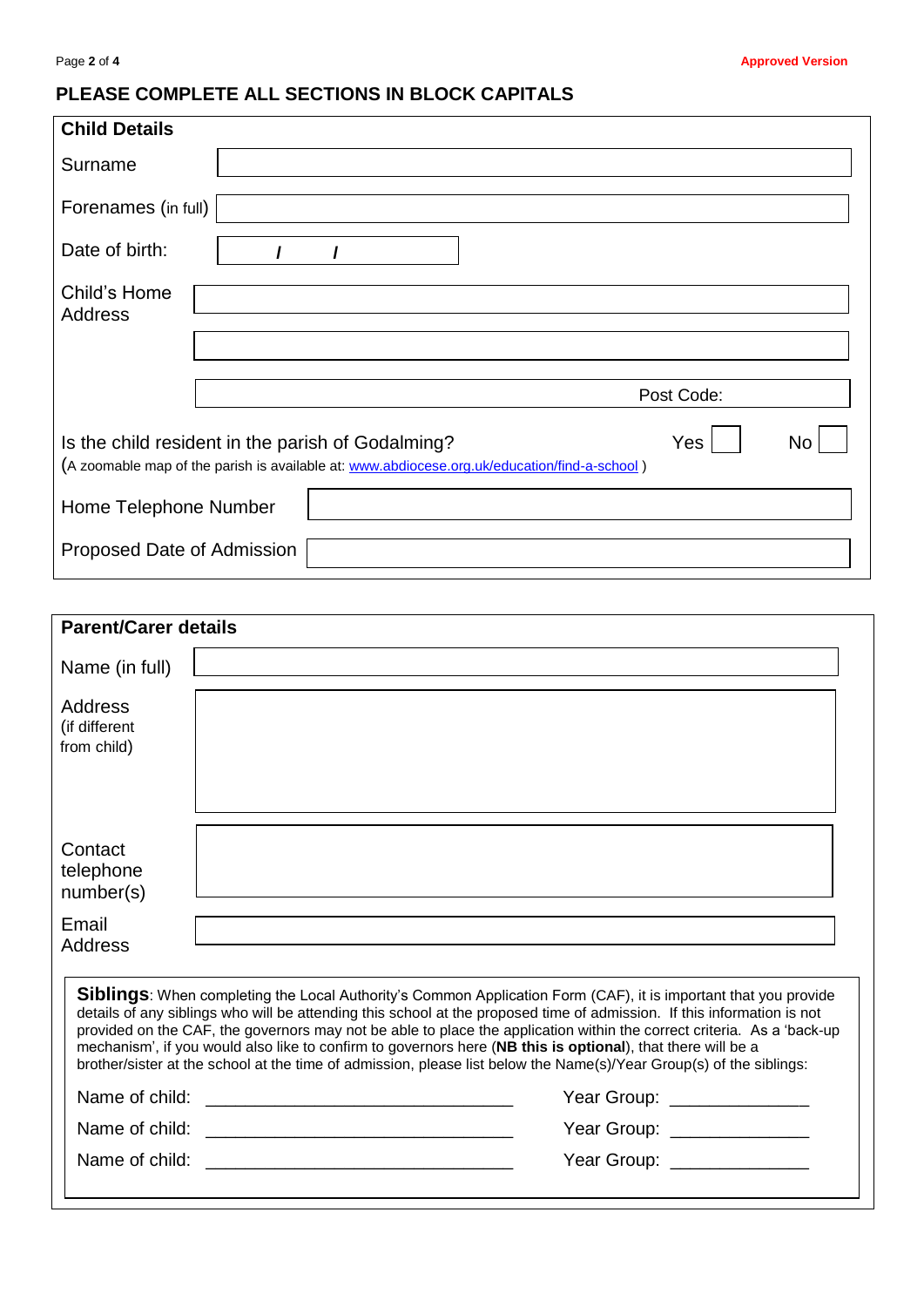|                                                    |                                                  | <b>Applications for Catholic children - evidence required:</b>                                                                                                                                             |     |     |
|----------------------------------------------------|--------------------------------------------------|------------------------------------------------------------------------------------------------------------------------------------------------------------------------------------------------------------|-----|-----|
|                                                    |                                                  | My child is a Baptised Catholic or has been received into the Church                                                                                                                                       | Yes | No. |
| Date of Baptism                                    |                                                  | Parish where child baptised                                                                                                                                                                                |     |     |
|                                                    |                                                  | Note: The original Certificate of Baptism/Reception into the Church must be included with this application.                                                                                                |     |     |
| Present Parish ***:                                |                                                  |                                                                                                                                                                                                            |     |     |
| your Parish Priest to sign/stamp the box below *** | NOTE: This box to be completed by priest(s) only | The application should be supported by the Parish Priest's signature and stamp. Please ask                                                                                                                 |     |     |
| Name of Parish Priest(s):                          |                                                  |                                                                                                                                                                                                            |     |     |
|                                                    | Signature of Parish Priest(s):                   |                                                                                                                                                                                                            |     |     |
| Date:                                              |                                                  | Affix Parish stamp(s) or seal(s), right:                                                                                                                                                                   |     |     |
| ***                                                |                                                  | The priest concerned would be the priest where the parent/carer normally worship or, if they do not<br>practise their faith by attending Mass, the parish priest of the parish in which they are resident. |     |     |

**Applications for Children of Catechumens / Candidates for Reception - evidence required:** If application is being made for a place at the school where the parent/carer is a Catechumen or a Candidate for reception into the Catholic Church, evidence of their being a member of the catechumenate of a Catholic Church or a candidate for reception will be required. Proof of acceptance into the catechumenate, and evidence for a candidate, should be by an original confirmatory letter from the appropriate priest. This evidence should be provided at the same time as this form is returned to the school.

**Applications for children who are members of an Orthodox Church - evidence required:** If application is being made for a place at the school where the child is a member of an Orthodox Church, evidence of membership will be required. A letter confirming membership of the applicable Orthodox Church, signed by the appropriate priest, will be required. The letter and a certificate of baptism or reception from the authorities of that Church should be provided at the same time as this form is returned to the school.

#### **Children with Exceptional and Compelling Needs:**

Parents/carers wishing to have an Exceptional and Compelling Need considered with their application (criterion 2 or criterion 9 of the Admissions Policy) must submit original independent professional evidence which explains clearly why it is essential to attend St Edmund's Catholic Primary School. The supporting evidence from the qualified professional must detail fully the child's needs and address the reason why these needs can only be met at St Edmund's Catholic Primary School. (The evidence should be addressed to the Chair of Governors and either posted to the school by recorded delivery or, alternatively, handed to the school office and a receipt received). For entry into the Reception Year in September 2023, the evidence should be received by the closing date for applications of 15 January 2023. Please also refer to *note k*. of the Admissions Policy.